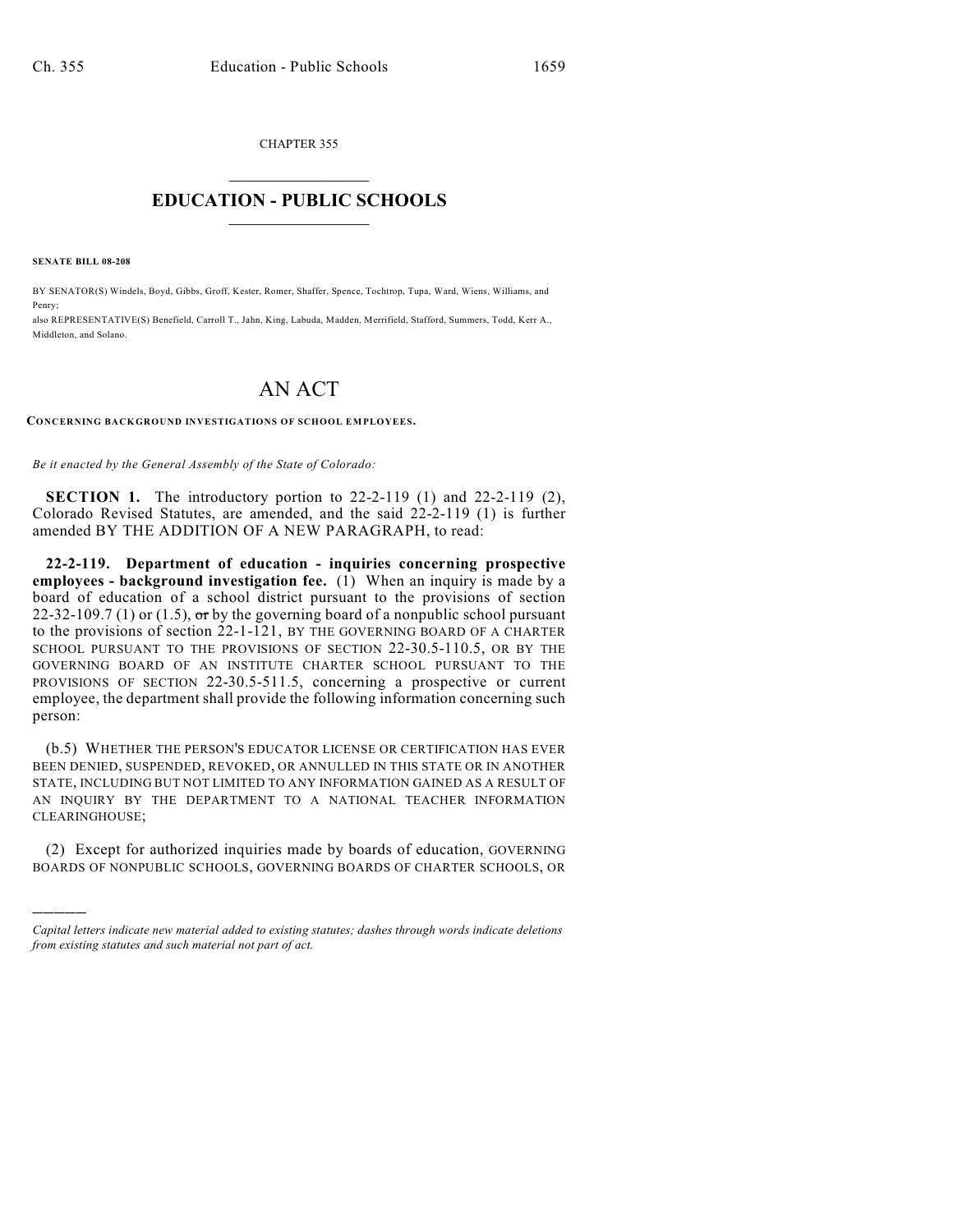GOVERNING BOARDS OF INSTITUTE CHARTER SCHOOLS, the department shall consider information held by the department to be confidential information and not subject to the provisions of part 2 of article 72 of title 24, C.R.S. Any person who releases such information in violation of this subsection (2) shall be subject to the penalties set forth in section 24-72-206, C.R.S.; except that any person who releases information received by the department concerning information contained in the records and reports of child abuse or neglect maintained by the state department of human services shall be deemed to have violated section 19-1-307 (4), C.R.S.

**SECTION 2.** 22-2-119, Colorado Revised Statutes, is amended BY THE ADDITION OF A NEW SUBSECTION to read:

**22-2-119. Department of education - inquiries concerning prospective employees - background investigation fee.** (5) THE DEPARTMENT MAY COLLECT A BACKGROUND INVESTIGATION FEE IN RESPONDING TO INQUIRIES PURSUANT TO THIS SECTION SUBMITTED REGARDING A PERSON WHO DOES NOT HOLD AN EDUCATOR LICENSE ISSUED PURSUANT TO ARTICLE 60.5 OF THIS TITLE. THE STATE BOARD, BY RULE, SHALL ESTABLISH THE AMOUNT OF THE BACKGROUND INVESTIGATION FEE TO GENERATE AN AMOUNT OF REVENUE THAT APPROXIMATES THE DIRECT AND INDIRECT COSTS INCURRED BY THE DEPARTMENT IN RESPONDING TO INQUIRIES PURSUANT TO THIS SECTION REGARDING UNLICENSED PERSONS. THE DEPARTMENT SHALL TRANSMIT THE FEES COLLECTED PURSUANT TO THIS SECTION TO THE STATE TREASURER WHO SHALL CREDIT THE FEES TO THE EDUCATOR LICENSURE CASH FUND, CREATED PURSUANT TO SECTION 22-60.5-112.

**SECTION 3.** Part 1 of article 30.5 of title 22, Colorado Revised Statutes, is amended BY THE ADDITION OF THE FOLLOWING NEW SECTIONS to read:

**22-30.5-110.5. Background investigation - charter school employees information provided to department.** (1) A CHARTER SCHOOL SHALL CONDUCT A BACKGROUND INVESTIGATION OF AN APPLICANT TO WHOM AN OFFER OF EMPLOYMENT IS EXTENDED TO DETERMINE WHETHER THE APPLICANT IS SUITABLE TO WORK IN AN ENVIRONMENT WITH CHILDREN.

(2) THE BACKGROUND INVESTIGATION OF AN APPLICANT, AT A MINIMUM, SHALL INCLUDE:

(a) AN INQUIRY BY THE CHARTER SCHOOL TO THE DEPARTMENT TO DETERMINE WHETHER THE APPLICANT:

(I) HAS HAD HIS OR HER EDUCATOR LICENSE OR CERTIFICATION DENIED, SUSPENDED, REVOKED, OR ANNULLED IN THIS STATE OR ANOTHER STATE FOR ANY REASON, INCLUDING BUT NOT LIMITED TO A CONVICTION, A PLEA OF NOT GUILTY, A PLEA OF NOLO CONTENDERE, OR A DEFERRED SENTENCE FOR A CRIME INVOLVING UNLAWFUL SEXUAL BEHAVIOR OR UNLAWFUL BEHAVIOR INVOLVING CHILDREN;

(II) HAS BEEN DISMISSED BY, OR HAS RESIGNED FROM, A SCHOOL DISTRICT AS A RESULT OF ANY ALLEGATION, INCLUDING BUT NOT LIMITED TO UNLAWFUL SEXUAL BEHAVIOR, THAT WAS SUPPORTED BY A PREPONDERANCE OF THE EVIDENCE ACCORDING TO INFORMATION PROVIDED TO THE DEPARTMENT PURSUANT TO SECTION 22-32-109.7 (3) OR SUBSECTION (7) OF THIS SECTION AND CONFIRMED BY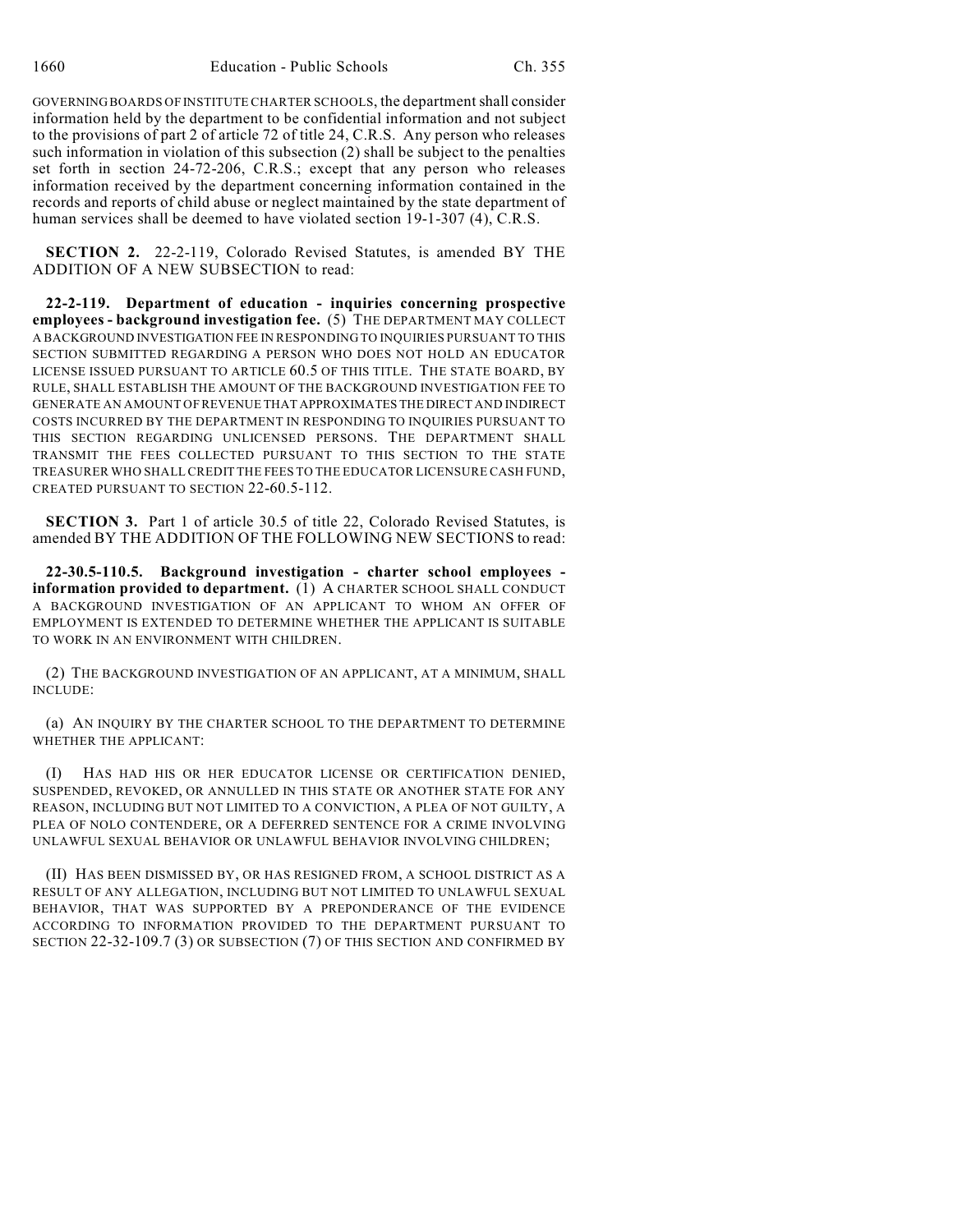THE DEPARTMENT PURSUANT TO SECTION 22-2-119 (1) (b);

(b) (I) A FINGERPRINT-BASED CRIMINAL HISTORY RECORD CHECK AS DESCRIBED IN SECTION 22-30.5-110.7.

(II) THE CRIMINAL HISTORY RECORD CHECK SHALL BE DESIGNED TO DETERMINE, AT A MINIMUM, WHETHER THE APPLICANT HAS BEEN CONVICTED OF, PLED NOLO CONTENDERE OR GUILTY TO, OR RECEIVED A DEFERRED SENTENCE OR DEFERRED PROSECUTION FOR:

(A) A FELONY; OR

(B) A MISDEMEANOR CRIME INVOLVING UNLAWFUL SEXUAL BEHAVIOR OR UNLAWFUL BEHAVIOR INVOLVING CHILDREN.

(c) INQUIRIES TO THE APPLICANT'S PREVIOUS EMPLOYERS TO OBTAIN INFORMATION OR RECOMMENDATIONS THAT MAY BE RELEVANT TO THE APPLICANT'S FITNESS FOR EMPLOYMENT.

(3) UPON REQUEST, THE DEPARTMENT SHALL PROVIDE THE CHARTER SCHOOL WITH ANY INFORMATION THE DEPARTMENT MAY HAVE CONCERNING A PERSON WHO APPLIES FOR EMPLOYMENT WITH A CHARTER SCHOOL OR A CHARTER SCHOOL EMPLOYEE.

(4) THE CHARTER SCHOOL SHALL PAY TO THE DEPARTMENT THE BACKGROUND INVESTIGATION FEE ESTABLISHED PURSUANT TO SECTION 22-2-119 (5) FOR EACH APPLICANT WHO DOES NOT HOLD AN EDUCATOR LICENSE ISSUED PURSUANT TO ARTICLE 60.5 OF THIS TITLE AND FOR WHOM THE CHARTER SCHOOL REQUESTS A BACKGROUND INVESTIGATION. THE CHARTER SCHOOL MAY ASSESS THE AMOUNT OF THE FEE TO THE APPLICANT.

(5) (a) AN APPLICANT'S PREVIOUS EMPLOYER THAT PROVIDES INFORMATION TO A CHARTER SCHOOL OR MAKES A RECOMMENDATION CONCERNING THE APPLICANT, WHETHER AT THE REQUEST OF THE CHARTER SCHOOL OR THE APPLICANT, SHALL BE IMMUNE FROM CIVIL LIABILITY UNLESS:

(I) THE INFORMATION IS FALSE AND THE PREVIOUS EMPLOYER KNOWS THE INFORMATION IS FALSE OR ACTS WITH RECKLESS DISREGARD CONCERNING THE VERACITY OF THE INFORMATION; AND

(II) THE CHARTER SCHOOL ACTS UPON THE INFORMATION TO THE DETRIMENT OF:

(A) THE APPLICANT BECAUSE THE CHARTER SCHOOL REFUSES TO EMPLOY THE APPLICANT BASED, IN WHOLE OR IN PART, ON NEGATIVE INFORMATION CONCERNING THE APPLICANT LATER DETERMINED TO BE FALSE; OR

(B) THE CHARTER SCHOOL BECAUSE THE CHARTER SCHOOL EMPLOYS THE APPLICANT BASED, IN WHOLE OR IN PART, ON POSITIVE INFORMATION CONCERNING THE APPLICANT LATER DETERMINED TO BE FALSE.

(b) A CHARTER SCHOOL THAT RELIES ON INFORMATION PROVIDED BY OR A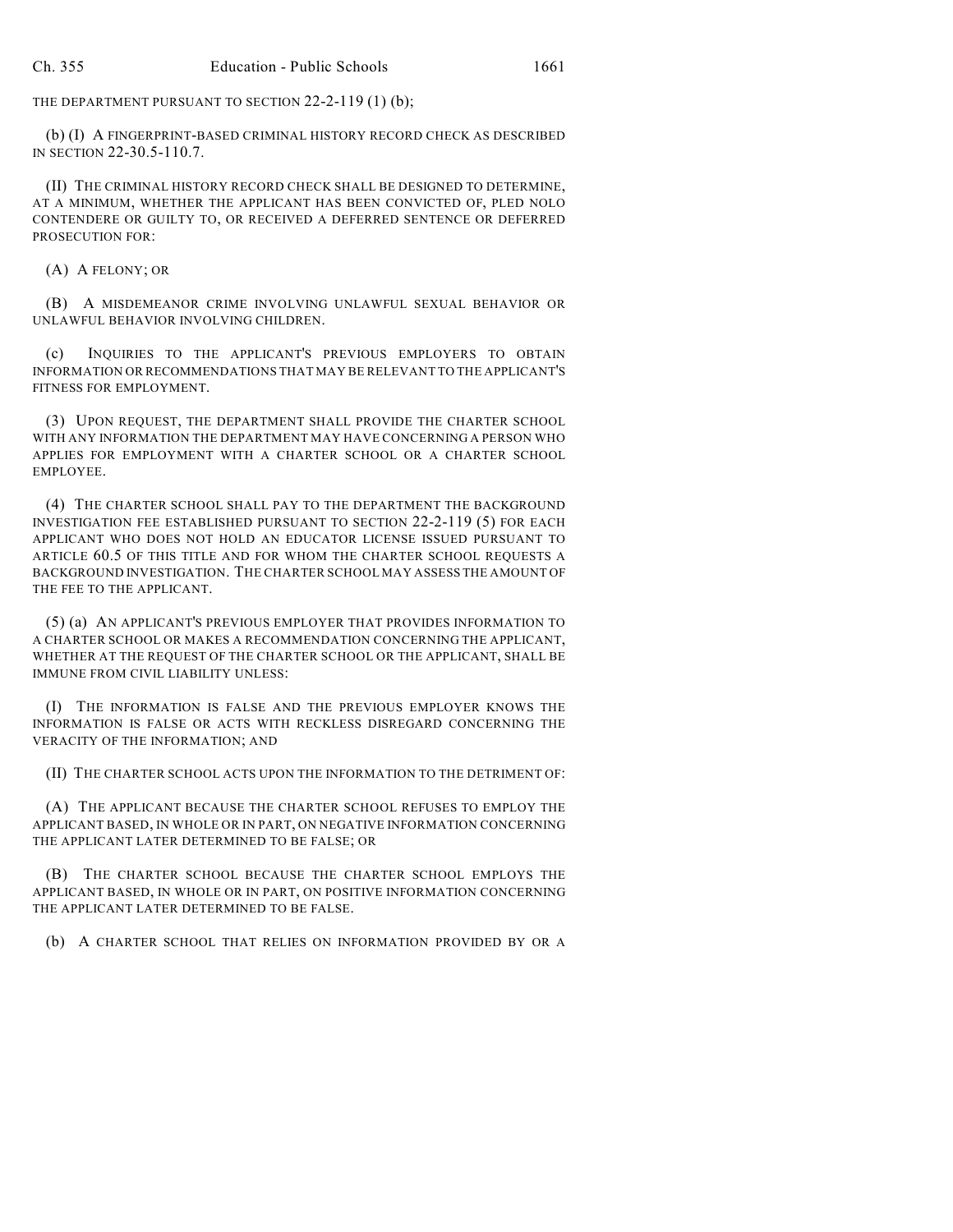RECOMMENDATION MADE BY A PREVIOUS EMPLOYER IN MAKING AN EMPLOYMENT DECISION SHALL BE IMMUNE FROM CIVIL LIABILITY UNLESS THE INFORMATION IS FALSE AND THE CHARTER SCHOOL KNOWS THE INFORMATION IS FALSE OR ACTS WITH RECKLESS DISREGARD CONCERNING THE VERACITY OF THE INFORMATION.

(6) (a) EACH CHARTER SCHOOL SHALL SUBMIT TO THE DEPARTMENT THE NAME, DATE OF BIRTH, AND SOCIAL SECURITY NUMBER OF EACH PERSON EMPLOYED BY THE CHARTER SCHOOL. THE DEPARTMENT SHALL ADD THE INFORMATION SUBMITTED PURSUANT TO THIS SUBSECTION (6) FOR CHARTER SCHOOL EMPLOYEES WHO DO NOT HOLD AN EDUCATOR LICENSE TO THE DATABASE FOR NONLICENSED SCHOOL EMPLOYEES MAINTAINED BY THE DEPARTMENT PURSUANT TO SECTION 22-32-109.8 (11). THE DEPARTMENT SHALL ADD THE INFORMATION SUBMITTED PURSUANT TO THIS SUBSECTION (6) FOR LICENSED EMPLOYEES TO THE DATABASE MAINTAINED BY THE DEPARTMENT FOR LICENSED EDUCATORS.

(b) AT THE BEGINNING OF EACH SEMESTER, EACH CHARTER SCHOOL SHALL NOTIFY THE DEPARTMENT IF A NONLICENSED EMPLOYEE IS NO LONGER EMPLOYED BY THE CHARTER SCHOOL. THE DEPARTMENT SHALL PURGE THE EMPLOYEE'S INFORMATION FROM THE DATABASE WITHIN TWELVE MONTHS AFTER RECEIVING THE NOTICE.

(7) (a) IF AN EMPLOYEE OF A CHARTER SCHOOL IS DISMISSED OR RESIGNS AS A RESULT OF AN ALLEGATION OF UNLAWFUL BEHAVIOR INVOLVING A CHILD, INCLUDING UNLAWFUL SEXUAL BEHAVIOR, THAT IS SUPPORTED BY A PREPONDERANCE OF THE EVIDENCE, THE GOVERNING BOARD OF THE CHARTER SCHOOL SHALL NOTIFY THE DEPARTMENT AND PROVIDE ANY INFORMATION REQUESTED BY THE DEPARTMENT CONCERNING THE CIRCUMSTANCES OF THE DISMISSAL OR RESIGNATION. THE CHARTER SCHOOL SHALL ALSO NOTIFY THE EMPLOYEE THAT INFORMATION CONCERNING THE EMPLOYEE'S DISMISSAL OR RESIGNATION IS BEING FORWARDED TO THE DEPARTMENT UNLESS THE NOTICE WOULD CONFLICT WITH THE CONFIDENTIALITY REQUIREMENTS OF THE "CHILD PROTECTION ACT OF 1987", PART 3 OF ARTICLE 3 OF TITLE 19, C.R.S.

(b) IF A CHARTER SCHOOL LEARNS FROM A SOURCE OTHER THAN THE DEPARTMENT THAT A CURRENT OR PAST EMPLOYEE OF THE CHARTER SCHOOL HAS BEEN CONVICTED OF, PLED GUILTY TO, PLED NOLO CONTENDERE TO, OR HAS RECEIVED A DEFERRED SENTENCE OR DEFERRED PROSECUTION FOR A FELONY OR A MISDEMEANOR CRIME INVOLVING UNLAWFUL SEXUAL BEHAVIOR OR UNLAWFUL BEHAVIOR INVOLVING CHILDREN, THE CHARTER SCHOOL SHALL NOTIFY THE DEPARTMENT.

(8) ON OR BEFORE AUGUST 30 EACH YEAR, THE DEPARTMENT SHALL SUBMIT A LIST OF ALL PERSONS EMPLOYED BY EACH CHARTER SCHOOL IN THE STATE FOR THE PRECEDING SCHOOL YEAR TO THE COLORADO BUREAU OF INVESTIGATION. THE LIST SHALL INCLUDE EACH EMPLOYEE'S NAME AND DATE OF BIRTH.

(9) ANY INFORMATION RECEIVED BY A CHARTER SCHOOL PURSUANT TO THIS SECTION OR SECTION 22-30.5-110.7 SHALL BE CONFIDENTIAL INFORMATION AND NOT SUBJECT TO THE PROVISIONS OF PART 2 OF ARTICLE 72 OF TITLE 24,C.R.S. A PERSON WHO RELEASES INFORMATION OBTAINED PURSUANT TO THE PROVISIONS OF THIS SECTION OR SECTION 22-30.5-110.7 OR WHO MAKES AN UNAUTHORIZED REQUEST FOR INFORMATION FROM THE CHARTER SCHOOL SHALL BE SUBJECT TO THE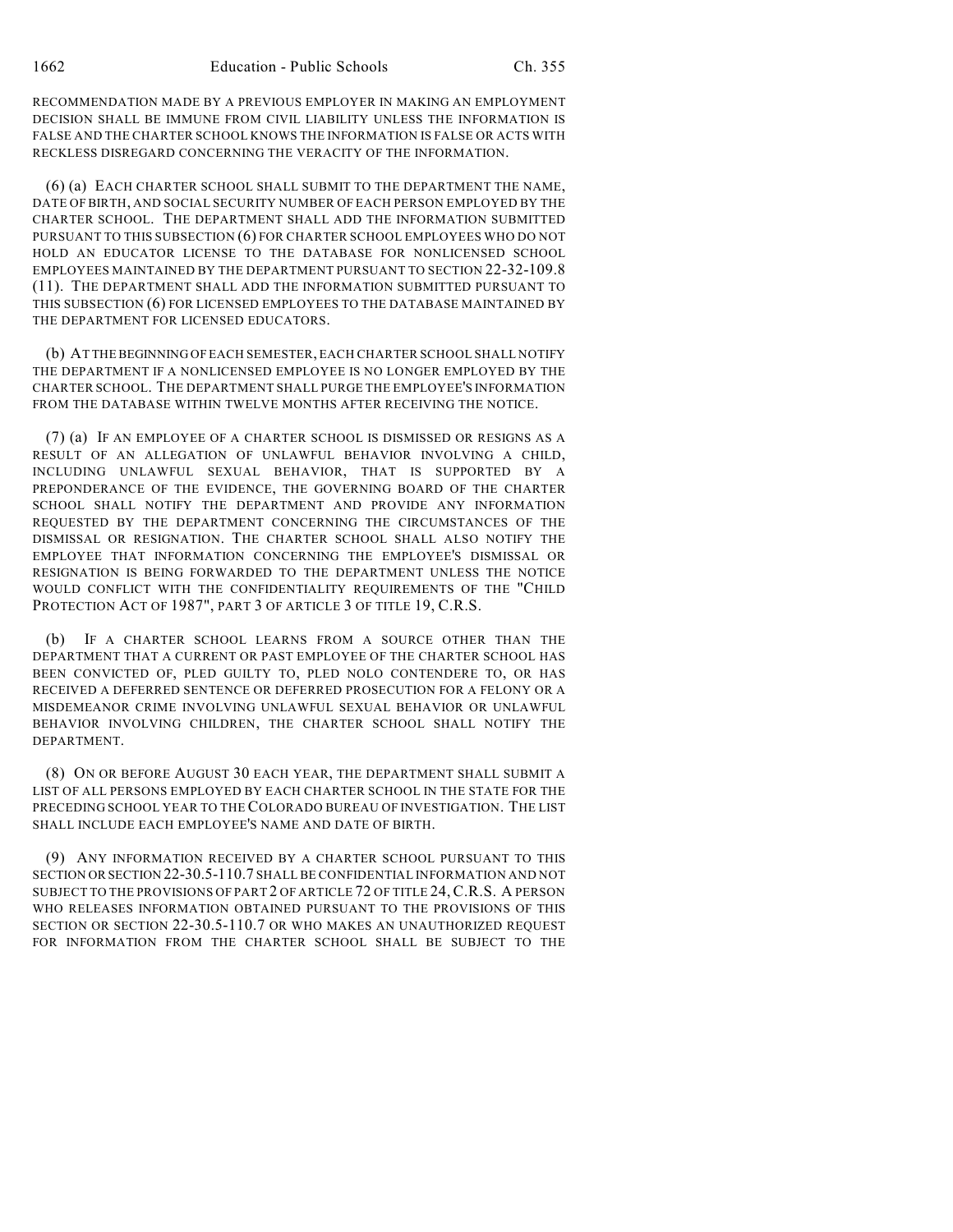PENALTIES SET FORTH IN SECTION 24-72-206, C.R.S.; EXCEPT THAT A PERSON WHO RELEASES INFORMATION RECEIVED FROM THE CHARTER SCHOOL CONCERNING INFORMATION CONTAINED IN THE RECORDS AND REPORTS OF CHILD ABUSE OR NEGLECT MAINTAINED BY THE DEPARTMENT OF HUMAN SERVICES SHALL BE DEEMED TO HAVE VIOLATED SECTION 19-1-307 (4), C.R.S.

**22-30.5-110.7. Fingerprint-based criminal history record checks - charter school employees - procedures.** (1) A PERSON APPLYING FOR EMPLOYMENT WITH A CHARTER SCHOOL TO WHOM AN OFFER OF EMPLOYMENT IS EXTENDED SHALL SUBMIT TO THE CHARTER SCHOOL A COMPLETE SET OF HIS OR HER FINGERPRINTS TAKEN BY A QUALIFIED LAW ENFORCEMENT AGENCY OR AN AUTHORIZED EMPLOYEE OF THE CHARTER SCHOOL AND NOTARIZED.

(2) ON A FORM PROVIDED BY THE CHARTER SCHOOL, AN APPLICANT TO WHOM AN OFFER OF EMPLOYMENT IS EXTENDED SHALL CERTIFY, UNDER PENALTY OF PERJURY, EITHER:

(a) THAT HE OR SHE HAS NEVER BEEN CONVICTED OF COMMITTING ANY FELONY OR MISDEMEANOR, BUT NOT INCLUDING ANY MISDEMEANOR TRAFFIC OFFENSE OR TRAFFIC INFRACTION; OR

(b) THAT HE OR SHE HAS BEEN CONVICTED OF COMMITTING A FELONY OR MISDEMEANOR, BUT NOT INCLUDING ANY MISDEMEANOR TRAFFIC OFFENSE OR TRAFFIC INFRACTION. THE CERTIFICATION SHALL SPECIFY THE FELONY OR MISDEMEANOR FOR WHICH THE APPLICANT WAS CONVICTED, THE DATE OF THE CONVICTION, AND THE COURT ENTERING THE JUDGMENT OF CONVICTION.

(3) IN ADDITION TO ANY OTHER REQUIREMENTS ESTABLISHED BY LAW, THE SUBMITTAL OF FINGERPRINTS PURSUANT TO SUBSECTION (1) OF THIS SECTION AND OF THE FORM PURSUANT TO SUBSECTION (2) OF THIS SECTION SHALL BE A PREREQUISITE TO THE EMPLOYMENT OF ANY PERSON IN A CHARTER SCHOOL. A CHARTER SCHOOL SHALL NOT EMPLOY A PERSON WHO HAS NOT COMPLIED WITH THE PROVISIONS OF SUBSECTIONS (1) AND (2) OF THIS SECTION.

(4) A CHARTER SCHOOL TO WHICH FINGERPRINTS ARE SUBMITTED PURSUANT TO SUBSECTION (1) OF THIS SECTION SHALL FORWARD THE FINGERPRINTS TO THE COLORADO BUREAU OF INVESTIGATION FOR THE PURPOSE OF CONDUCTING A STATE AND NATIONAL FINGERPRINT-BASED CRIMINAL HISTORY RECORD CHECK UTILIZING THE RECORDS OF THE COLORADO BUREAU OF INVESTIGATION AND THE FEDERAL BUREAU OF INVESTIGATION.

(5) A CHARTER SCHOOL MAY EMPLOY A PERSON IN THE CHARTER SCHOOL PRIOR TO RECEIVING THE RESULTS OF THE PERSON'S FINGERPRINT-BASED CRIMINAL HISTORY RECORD CHECK; EXCEPT THAT THE CHARTER SCHOOL MAY TERMINATE THE EMPLOYMENT OF THE PERSON IF THE RESULTS ARE INCONSISTENT WITH THE INFORMATION PROVIDED BY THE PERSON IN THE FORM SUBMITTED PURSUANT TO SUBSECTION (2) OF THIS SECTION. THE CHARTER SCHOOL SHALL NOTIFY THE PROPER DISTRICT ATTORNEY OF SUCH INCONSISTENT RESULTS FOR PURPOSES OF ACTION OR POSSIBLE PROSECUTION.

(6) WHEN A CHARTER SCHOOL FINDS GOOD CAUSE TO BELIEVE THAT A PERSON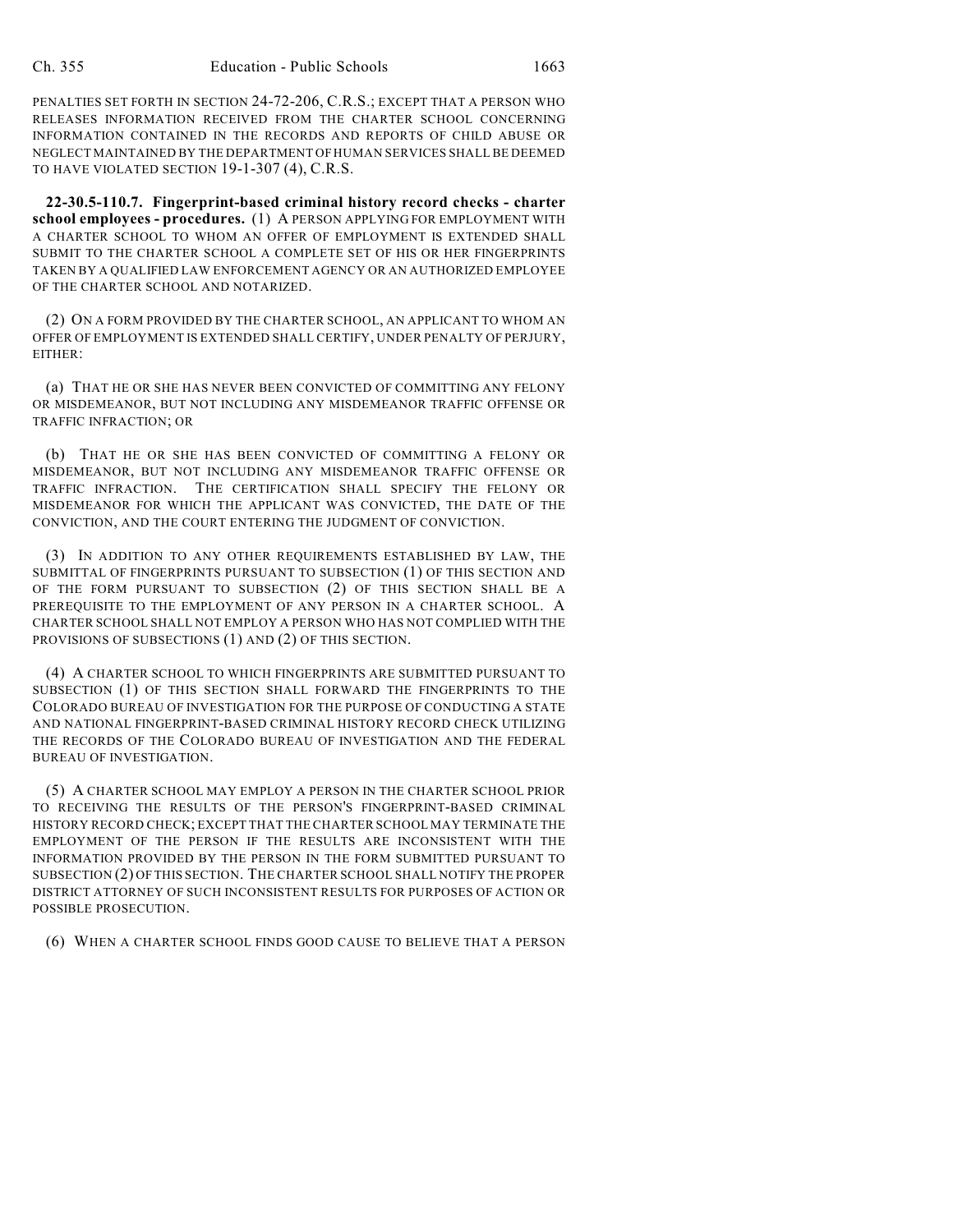EMPLOYED BY THE CHARTER SCHOOL HAS BEEN CONVICTED OF A FELONY OR MISDEMEANOR, OTHER THAN A MISDEMEANOR TRAFFIC OFFENSE OR TRAFFIC INFRACTION, SUBSEQUENT TO SUCH EMPLOYMENT, THE CHARTER SCHOOL SHALL REQUIRE THE PERSON TO SUBMIT TO THE CHARTER SCHOOL A COMPLETE SET OF HIS OR HER FINGERPRINTS TAKEN BY A QUALIFIED LAW ENFORCEMENT AGENCY OR AN AUTHORIZED EMPLOYEE OF THE CHARTER SCHOOL. THE EMPLOYEE SHALL SUBMIT HIS OR HER FINGERPRINTS WITHIN TWENTY DAYS AFTER RECEIPT OF WRITTEN NOTIFICATION FROM THE CHARTER SCHOOL. THE CHARTER SCHOOL SHALL FORWARD THE EMPLOYEE'S FINGERPRINTS TO THE COLORADO BUREAU OF INVESTIGATION FOR THE PURPOSE OF CONDUCTING A STATE AND NATIONAL FINGERPRINT-BASED CRIMINAL HISTORY RECORD CHECK UTILIZING THE RECORDS OF THE COLORADO BUREAU OF INVESTIGATION AND THE FEDERAL BUREAU OF INVESTIGATION.

(7) FOR PURPOSES OF THIS SECTION, A PERSON IS DEEMED TO HAVE BEEN CONVICTED OF COMMITTING A FELONY OR MISDEMEANOR IF THE PERSON HAS BEEN CONVICTED UNDER THE LAWS OF ANY OTHER STATE, THE UNITED STATES, OR ANY TERRITORY SUBJECT TO THE JURISDICTION OF THE UNITED STATES OF AN UNLAWFUL ACT THAT, IF COMMITTED WITHIN THIS STATE, WOULD BE A FELONY OR MISDEMEANOR.

(8) FOR PURPOSES OF THIS SECTION:

(a) "CONVICTED" MEANS A CONVICTION BY A JURY OR BY A COURT AND SHALL ALSO INCLUDE THE FORFEITURE OF ANY BAIL, BOND, OR OTHER SECURITY DEPOSITED TO SECURE APPEARANCE BY A PERSON CHARGED WITH A FELONY OR MISDEMEANOR, THE PAYMENT OF A FINE, A PLEA OF GUILTY, A PLEA OF NOLO CONTENDERE, AND THE IMPOSITION OF A DEFERRED OR SUSPENDED SENTENCE BY THE COURT.

(b) "POSITION OF EMPLOYMENT" MEANS ANY JOB OR POSITION IN WHICH A PERSON MAY BE ENGAGED IN THE SERVICE OF A CHARTER SCHOOL FOR SALARY OR HOURLY WAGES, WHETHER FULL TIME OR PART TIME AND WHETHER TEMPORARY OR PERMANENT.

(9) THE EMPLOYING CHARTER SCHOOL SHALL BE RESPONSIBLE FOR COSTS ARISING FROM A FINGERPRINT-BASED CRIMINAL HISTORY RECORD CHECK PERFORMED BY THE COLORADO BUREAU OF INVESTIGATION AND THE FEDERAL BUREAU OF INVESTIGATION PURSUANT TO THE PROVISIONS OF THIS SECTION. THE CHARTER SCHOOL MAY COLLECT THE COSTS FROM THE EMPLOYEE OR THE PROSPECTIVE EMPLOYEE.

**SECTION 4.** Part 5 of article 30.5 of title 22, Colorado Revised Statutes, is amended BY THE ADDITION OF A NEW SECTION to read:

**22-30.5-511.5. Background investigation - institute charter school employees information provided to department.** (1) AN INSTITUTE CHARTER SCHOOL SHALL CONDUCT A BACKGROUND INVESTIGATION, INCLUDING A FINGERPRINT-BASED CRIMINAL HISTORY RECORD CHECK, AS DESCRIBED IN SECTIONS 22-30.5-110.5 AND 22-30.5-110.7, OF AN APPLICANT TO WHOM AN OFFER OF EMPLOYMENT IS EXTENDED BY THE INSTITUTE CHARTER SCHOOL TO DETERMINE WHETHER THE APPLICANT IS SUITABLE TO WORK IN AN ENVIRONMENT WITH CHILDREN. AN APPLICANT WHO APPLIES FOR A POSITION OF EMPLOYMENT WITH AN INSTITUTE CHARTER SCHOOL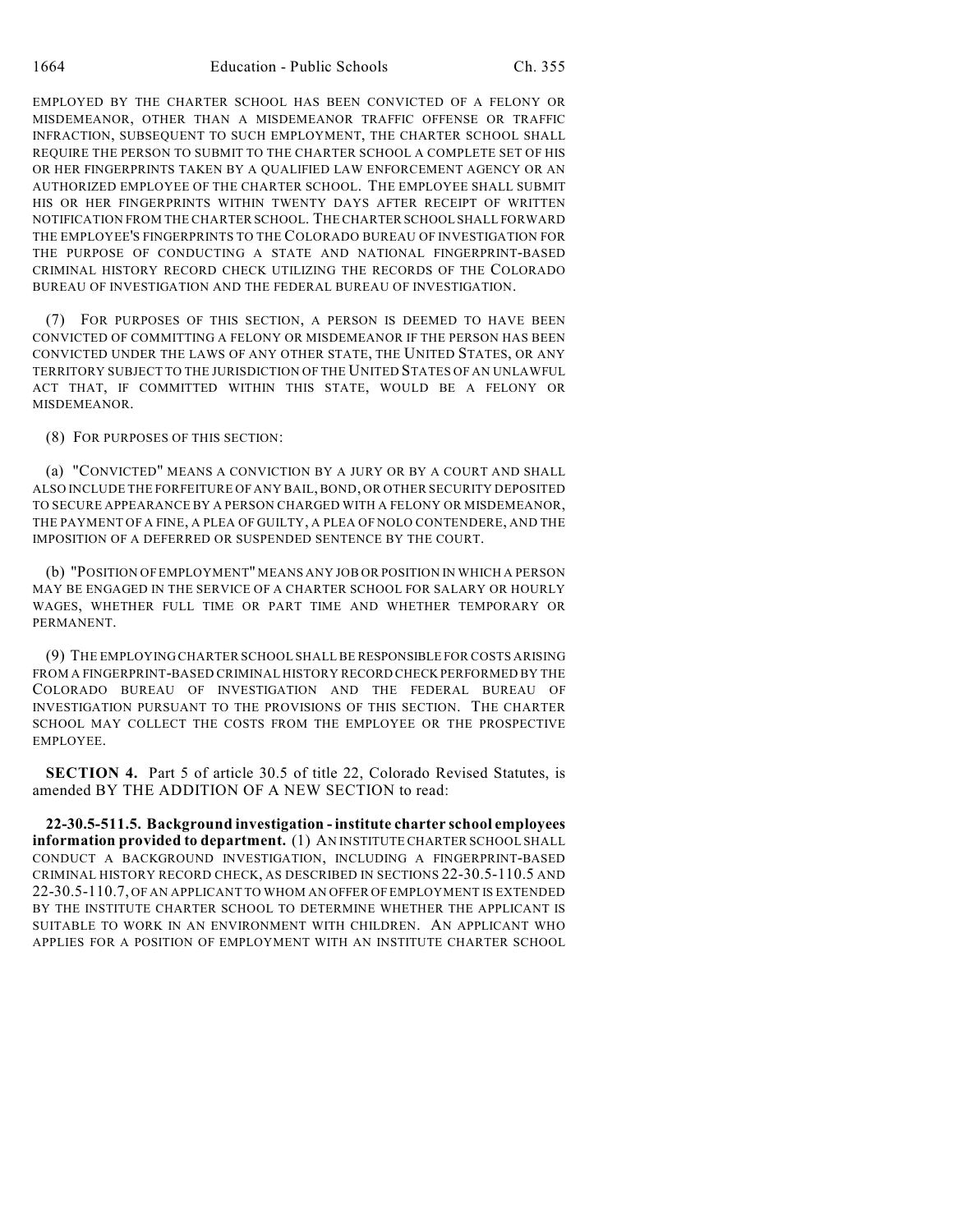SHALL SUBMIT TO A BACKGROUND INVESTIGATION, INCLUDING A FINGERPRINT-BASED CRIMINAL HISTORY RECORD CHECK, AS DESCRIBED IN SECTIONS 22-30.5-110.5 AND 22-30.5-110.7.

(2) WHEN AN INSTITUTE CHARTER SCHOOL FINDS GOOD CAUSE TO BELIEVE THAT A PERSON EMPLOYED BY THE INSTITUTE CHARTER SCHOOL HAS BEEN CONVICTED OF A FELONY OR MISDEMEANOR, OTHER THAN A MISDEMEANOR TRAFFIC OFFENSE OR TRAFFIC INFRACTION SUBSEQUENT TO SUCH EMPLOYMENT, THE INSTITUTE CHARTER SCHOOL SHALL REQUIRE THE PERSON TO SUBMIT TO THE INSTITUTE CHARTER SCHOOL A COMPLETE SET OF HIS OR HER FINGERPRINTS FOR A FINGERPRINT-BASED CRIMINAL HISTORY RECORD CHECK AS DESCRIBED IN 22-30.5-110.7 (6).

(3) EACH INSTITUTE CHARTER SCHOOL SHALL COMPLY WITH THE REPORTING REQUIREMENTS SPECIFIED IN SECTION 22-30.5-110.5.

**SECTION 5.** 22-2-111 (3) (a), Colorado Revised Statutes, is amended to read:

**22-2-111. Commissioner of education - office - records - confidential nature.** (3) (a) Except when requested by the governor or a committee of the general assembly or pursuant to compliance with section 22-32-109.8 (11) SECTION 22-32-109.8 OR 22-2-119, all papers filed in the department of education which THAT contain personal information about applicants for employment, employees, or holders of educator licenses or authorizations or about pupils' test scores are classified as confidential in nature; however, each educator has the right to inspect and to have copies made at the educator's expense of all information pertaining to the educator on file in the department of education. The educator may challenge any such record by formal letter or other evidence, which shall be added to the state records. The state board may authorize any material to be added to or removed from an educator's official records in its custody. It is unlawful for any officer, employee, or other person to divulge, or to make known in any way, any such personal information without the written consent of said applicant, employee, educator, or pupil; but the information may be divulged or made known in the normal and proper course of administration of programs relating thereto without such written consent. Nothing in this subsection (3) shall be construed in a manner to prohibit the publication of statistics relative to the aforementioned information when so classified as to prevent the identification of educators or pupils involved in said statistics.

**SECTION 6.** 22-60.5-103 (4) and (6) (b), Colorado Revised Statutes, are amended, and the said 22-60.5-103, Colorado Revised Statutes, is amended BY THE ADDITION OF A NEW SUBSECTION, to read:

**22-60.5-103. Applicants - licenses - authorizations - submittal of form and fingerprints - failure to comply constitutes grounds for denial.** (4) To facilitate a criminal history record check conducted pursuant to subsection (1) of this section, the department of education may conduct a search on the ICON system at the state judicial department, as defined in section 24-33.5-102 (3), C.R.S., and may use any other available source of criminal history information that the department of education determines is appropriate, INCLUDING OBTAINING RECORDS FROM ANY LAW ENFORCEMENT AGENCY AND JUVENILE DELINQUENCY RECORDS PURSUANT TO SECTION 19-1-304, C.R.S. The department of education may use the specified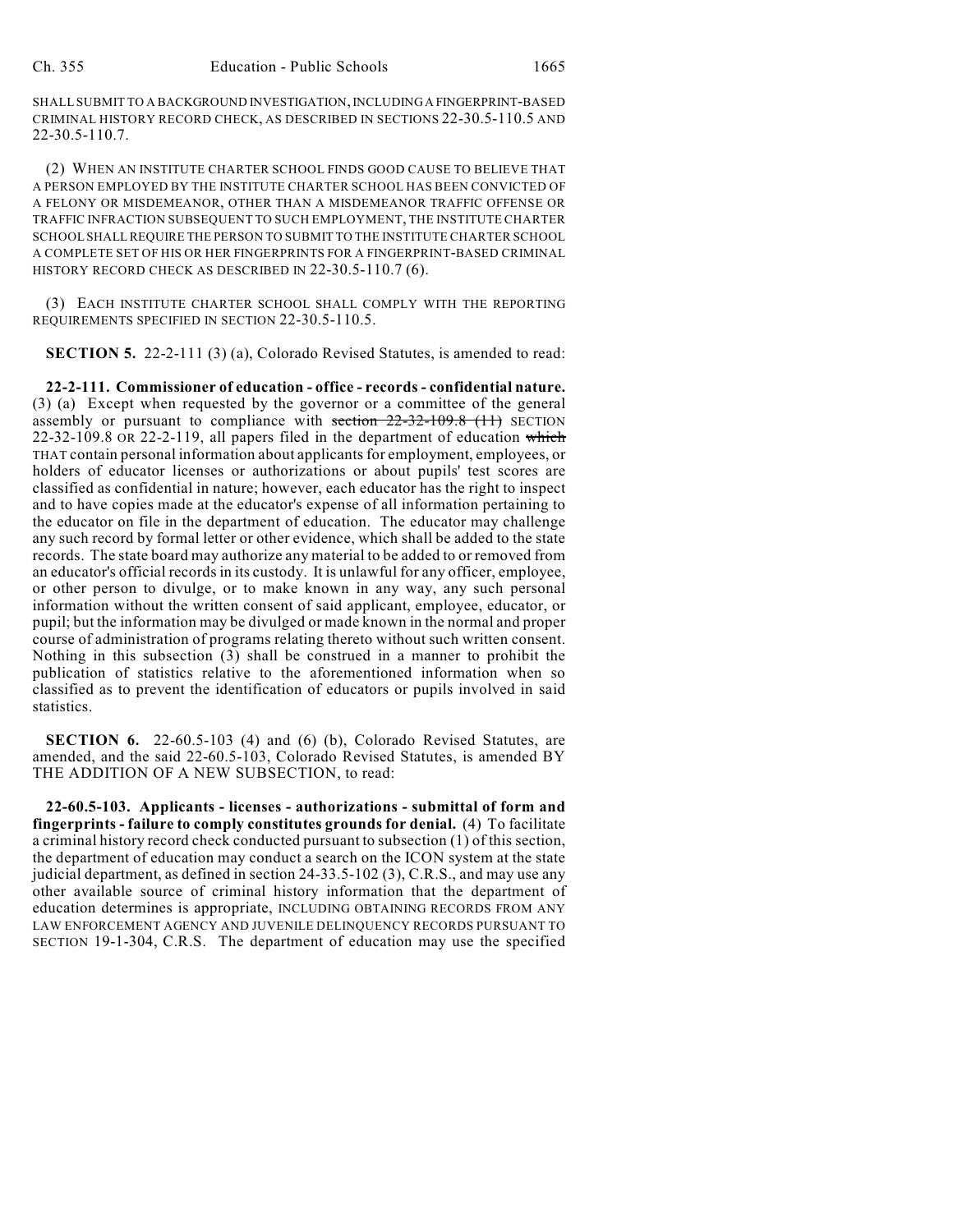sources to determine any crime or crimes for which the person was arrested or charged and the disposition of any criminal charges.

(5.5) FOR THE PURPOSES OF THIS SECTION, THE DEPARTMENT OF EDUCATION IS A CRIMINAL JUSTICE AGENCY AS THAT TERM IS DEFINED IN SECTION 24-72-302 (3), C.R.S. LAW ENFORCEMENT AGENCIES SHALL COOPERATE WITH THE DEPARTMENT OF EDUCATION WHEN THE DEPARTMENT CONDUCTS A CRIMINAL HISTORY RECORD CHECK PURSUANT TO THIS SECTION.

(6) (b) The department of education shall forward fingerprints submitted pursuant to this subsection (6) to the Colorado bureau of investigation for the purpose of obtaining a fingerprint-based criminal history record check through the Colorado bureau of investigation and the federal bureau of investigation, to determine whether the educator has a criminal history. In addition, the department of education may use the records of the ICON system at the state judicial department, as defined in section 24-33.5-102 (3), C.R.S., or any other source available, INCLUDING OBTAINING RECORDS FROM ANY LAW ENFORCEMENT AGENCY AND JUVENILE DELINQUENT RECORDS PURSUANT TO SECTION 19-1-304,C.R.S., to ascertain whether the educator has been convicted of an offense described in section 22-60.5-107 (2) or (2.5).

**SECTION 7.** 22-60.5-107 (2) (b) (VII), Colorado Revised Statutes, is amended, and the said 22-60.5-107 (2) (b) is further amended BY THE ADDITION OF A NEW SUBPARAGRAPH, to read:

**22-60.5-107. Grounds for denying, annulling, suspending, or revoking license, certificate, endorsement, or authorization.** (2) Any license, certificate, endorsement, or authorization may be denied, annulled, suspended, or revoked in the manner prescribed in section 22-60.5-108, notwithstanding the provisions of subsection  $(1)$  of this section:

(b) When the applicant or holder is convicted of, pleads nolo contendere to, or receives a deferred sentence for a violation of any one of the following offenses:

(VII) Contributing to the delinquency of a minor as described in section 18-6-701, C.R.S.;  $\sigma$ 

(VII.5) A MISDEMEANOR COMMITTED UNDER THE LAWS OF THE UNITED STATES, ANOTHER STATE, A MUNICIPALITY OF ANOTHER STATE, OR ANY TERRITORY SUBJECT TO THE JURISDICTION OF THE UNITED STATES, THE ELEMENTS OF WHICH ARE SUBSTANTIALLY SIMILAR TO SEXUAL EXPLOITATION OF CHILDREN AS DESCRIBED IN SECTION 18-6-403 (3) (b.5), C.R.S.; OR

**SECTION 8.** 22-60.5-107, Colorado Revised Statutes, is amended BY THE ADDITION OF A NEW SUBSECTION to read:

**22-60.5-107. Grounds for denying, annulling, suspending, or revoking license, certificate, endorsement, or authorization.** (9) IN FURTHERANCE OF ITS DUTIES UNDER THIS SECTION AND SECTION 22-60.5-103, THE DEPARTMENT OF EDUCATION MAY CONDUCT A SEARCH ON THE ICON SYSTEM AT THE STATE JUDICIAL DEPARTMENT, AS DEFINED IN SECTION 24-33.5-102 (3), C.R.S., AND MAY USE ANY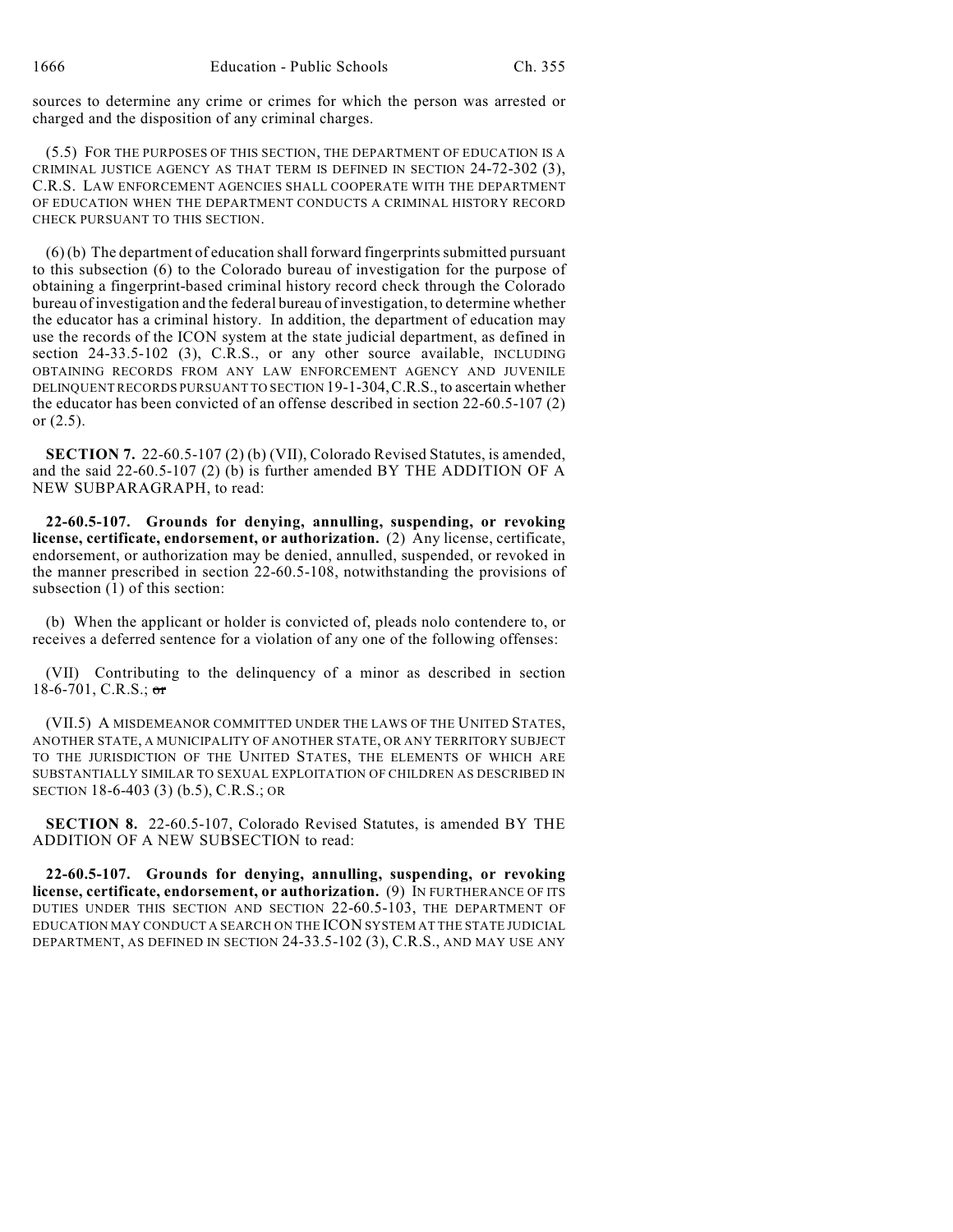OTHER AVAILABLE SOURCE OF CRIMINAL HISTORY INFORMATION THE DEPARTMENT OF EDUCATION DEEMS APPROPRIATE, INCLUDING OBTAINING RECORDS FROM ANY LAW ENFORCEMENT AGENCY AND JUVENILE DELINQUENCY RECORDS PURSUANT TO SECTION 19-1-304, C.R.S.

**SECTION 9.** 22-60.5-108, Colorado Revised Statutes, is amended to read:

**22-60.5-108. Procedure - denial, suspension, annulment, or revocation license, certificate, endorsement, or authorization.** (1) (a) Procedures for the denial, suspension, revocation, or annulment of any license, certificate, endorsement, or authorization shall be in accordance with the provisions of sections 24-4-102 to 24-4-107, C.R.S.; except that, where judicial review is pending or the time in which to seek judicial review has not elapsed, the department of education may take emergency action relating to the annulment, suspension, or revocation of any license, certificate, endorsement, or authorization, and the expiration date of any license, certificate, endorsement, or authorization shall not be extended, even though judicial review is pending or the time for seeking such review has not elapsed.

(b) IF THE DEPARTMENT OF EDUCATION SEEKS TO CONTACT A CRIME VICTIM FOR THE PURPOSES OF A LICENSURE HEARING, THE DEPARTMENT SHALL CONTACT THE VICTIM'S ADVOCATE IN THE LAW ENFORCEMENT AGENCY OR DISTRICT ATTORNEY'S OFFICE OF THE JURISDICTION IN WHICH THE OFFENSE WAS PROSECUTED OR THE VICTIM'S ADVOCATE IN THE ATTORNEY GENERAL'S OFFICE, IF APPLICABLE. THE VICTIM'S ADVOCATE SHALL MAKE REASONABLE EFFORTS TO CONTACT THE VICTIM, ADVISE THE VICTIM OF THE HEARING, AND INVITE THE VICTIM TO PARTICIPATE IN THE LICENSURE HEARING. A VICTIM SHALL NOT BE REQUIRED TO PARTICIPATE IN A LICENSURE HEARING.

(2) IF THE DEPARTMENT OF EDUCATION DENIES, ANNULS, SUSPENDS, OR REVOKES A LICENSE, AUTHORIZATION, OR ENDORSEMENT PURSUANT TO THIS SECTION, THE DEPARTMENT, AS SOON AS PRACTICABLE, SHALL NOTIFY THE BOARD OF EDUCATION OF THE EMPLOYING SCHOOL DISTRICT OR THE GOVERNING BOARD OF THE EMPLOYING CHARTER SCHOOL OR INSTITUTE CHARTER SCHOOL, IF ANY, OF THE ACTION TAKEN.

**SECTION 10.** 19-1-304 (1) (a), Colorado Revised Statutes, is amended BY THE ADDITION OF A NEW SUBPARAGRAPH to read:

**19-1-304. Juvenile delinquency records.** (1) (a) **Court records - open.** Except as provided in paragraph (b.5) of this subsection (1), court records in juvenile delinquency proceedings or proceedings concerning a juvenile charged with the violation of any municipal ordinance except a traffic ordinance shall be open to inspection to the following persons without court order:

(XVII) THE DEPARTMENT OF EDUCATION WHEN ACTING PURSUANT SECTION 22-2-119,C.R.S., OR PURSUANT TO THE "COLORADO EDUCATOR LICENSING ACT OF 1991", ARTICLE 60.5 OF TITLE 22, C.R.S.

**SECTION 11.** The introductory portion to 19-1-304 (1) (c) and 19-1-304 (1) (c)  $(IX)$  and  $(1)(c)(X)$ , Colorado Revised Statutes, are amended, and the said 19-1-304 (1) (c) is further amended BY THE ADDITION OF A NEW SUBPARAGRAPH,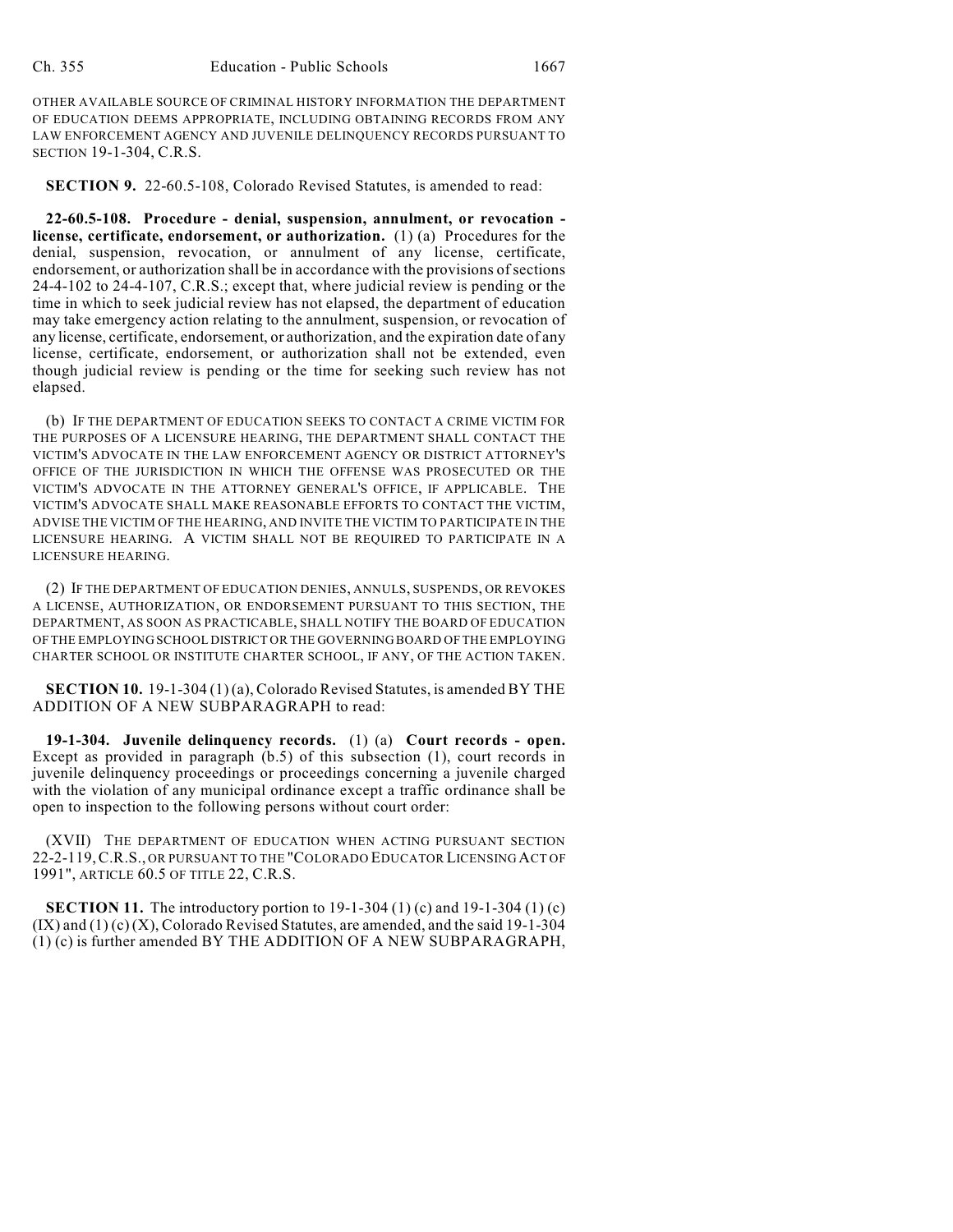to read:

**19-1-304. Juvenile delinquency records.** (1) (c) **Probation records - limited access.** Except as otherwise authorized by section 19-1-303, a juvenile probation officer's records, whether or not part of the court file, shall not be open to inspection except as provided in subparagraphs  $(H)$  to  $(X)$  (I) TO (XI) of this paragraph (c):

(IX) To the juvenile's guardian ad litem;  $\sigma$ r

(X) To the principal of a school, or such principal's designee, in which the juvenile is or will be enrolled as a student and, if the student is or will be enrolled in a public school, to the superintendent of the school district in which the student is or will be enrolled, or such superintendent's designee; OR

(XI) TO THE DEPARTMENT OF EDUCATION WHEN ACTING PURSUANT TO SECTION 22-2-119,C.R.S., OR PURSUANT TO THE "COLORADO EDUCATOR LICENSING ACT OF 1991", ARTICLE 60.5 OF TITLE 22, C.R.S.

**SECTION 12.** 19-1-304 (2) (a), Colorado Revised Statutes, is amended BY THE ADDITION OF A NEW SUBPARAGRAPH to read:

**19-1-304. Juvenile delinquency records.** (2) (a) **Law enforcement records in general - closed.** Except as otherwise provided by paragraph (b.5) of subsection (1) of this section and otherwise authorized by section 19-1-303, the records of law enforcement officers concerning juveniles, including identifying information, shall be identified as juvenile records and shall not be inspected by or disclosed to the public, except:

(XVII) TO THE DEPARTMENT OF EDUCATION WHEN ACTING PURSUANT TO SECTION 22-2-119,C.R.S., OR PURSUANT TO THE "COLORADO EDUCATOR LICENSING ACT OF 1991", ARTICLE 60.5 OF TITLE 22, C.R.S.

**SECTION 13.** 24-72-302 (3), Colorado Revised Statutes, is amended to read:

**24-72-302. Definitions.** As used in this part 3, unless the context otherwise requires:

(3) "Criminal justice agency" means any court with criminal jurisdiction and any agency of the state, INCLUDING BUT NOT LIMITED TO THE DEPARTMENT OF EDUCATION, or ANY AGENCY of any county, city and county, home rule city and county, home rule city or county, city, town, territorial charter city, governing boards of institutions of higher education, school district, special district, judicial district, or law enforcement authority which THAT performs any activity directly relating to the detection or investigation of crime; the apprehension, pretrial release, posttrial release, prosecution, correctional supervision, rehabilitation, evaluation, or treatment of accused persons or criminal offenders; or criminal identification activities or the collection, storage, or dissemination of arrest and criminal records information.

**SECTION 14.** 24-72-308 (1) (f), Colorado Revised Statutes, is amended BY THE ADDITION OF A NEW SUBPARAGRAPH to read: